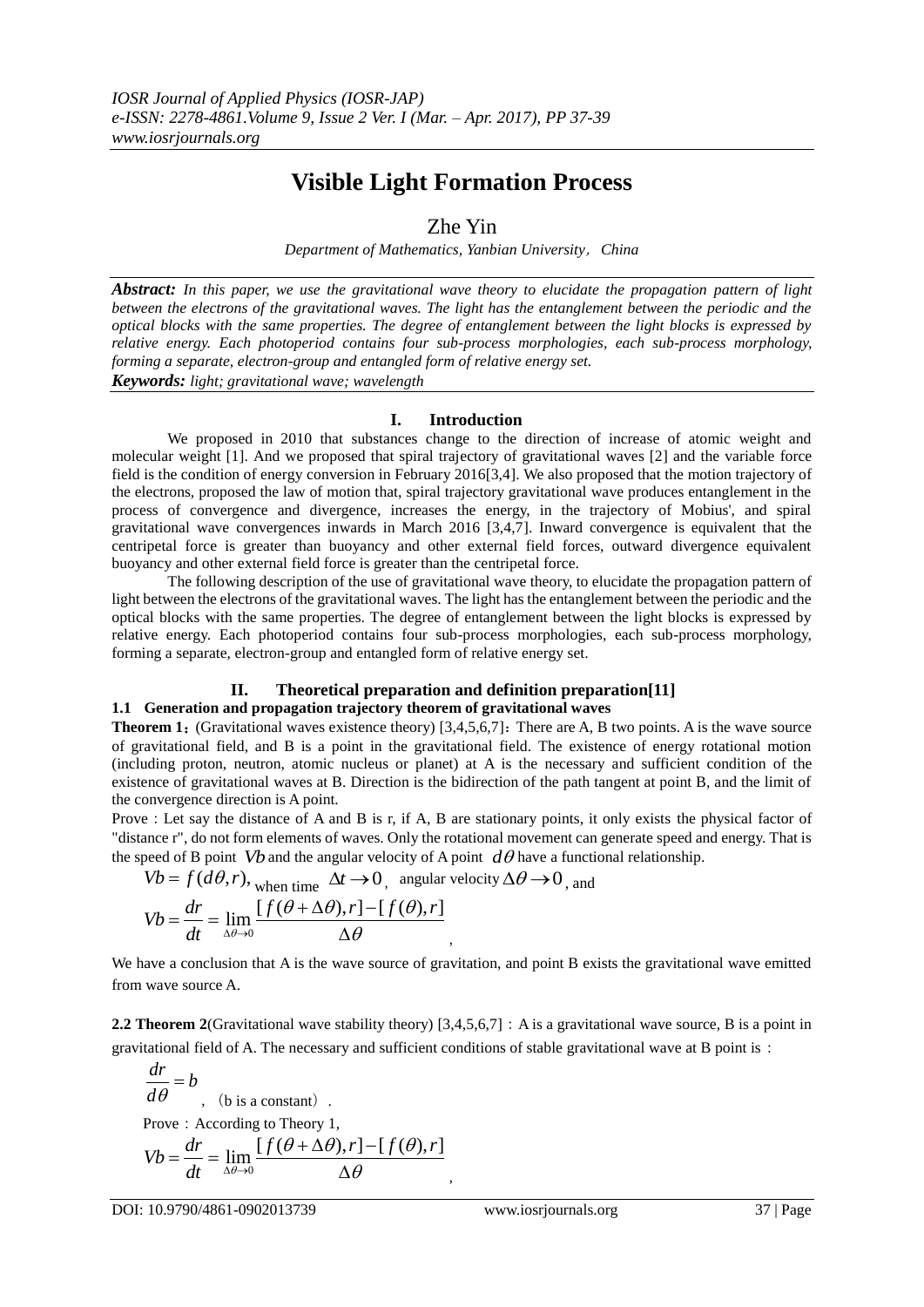The necessary and sufficient conditions of stable gravitational wave is that the speed of B point is stable;

The necessary and sufficient conditions of stable speed at B point are that the angular velocity of A point is stable; The necessary and sufficient conditions of stable angular velocity of A point is that the angular velocity of A point and speed of B point is proportional.

That is,  
\n
$$
\frac{Vb}{d\theta} = \frac{dr}{d\theta} = b
$$
\nand,  
\n
$$
r = a + b\theta
$$
\n(1)

formula  $(1)$  is the equations of gravitational waves, that is the track of gravitational waves.

**Inference of theorem 2**: If a gravitational wave track meet Archimedean spiral, this must be stable gravitational waves.

There is,  $r = a + b\theta$ .

r is the distance of A to B; a is the spiral length of A to B; b is the distance between the spirals.

### **III. The Propagation Theorem of light Periodicity and light Entanglement of Zhe Yin 's**

According to the gravitational wave equation, the periodic law of light is obtained. Gravitational waves are the propagation of light. Light is the same form of electronic, entangled particles in the form of transmission. Photons have relative energy and quality. Through the electronic entanglement, supplement and increase the energy, gradually increase the wavelength.

 $r = a + b\theta$ .  $\theta$  Is the radian, the cycle is  $2\pi$ .

Theorem 1: The wave of light is periodic and its period is  $~^{2\pi}$  .

According to the independence, symmetry, monotonic principle, light has only four forms. (Four sub-process morphologies of the photoperiod).

## **Theorem 2: Four independent morphological equations of light: Theorem 2: Four independent morphological equations of light:**<br> *r* =  $a + b(2k\pi + 0), k = 0, 1, 2, 3, ...$ <br> **The first sub-process morph equation:**

$$
r = a + b(2k\pi + \frac{\pi}{2}), k = 0, 1, 2, 3, \dots
$$

**The second sub-process morph equation:**

$$
r = a + b(2k\pi + \frac{1}{2}), k = 0, 1, 2, 3, ...
$$
  
The second sub-process morph equation:  
The third sub-process morph equation:  $r = a + b(2k\pi + \pi), k = 0, 1, 2, 3, ...$ 

$$
r = a + b(2k\pi + \frac{3\pi}{2}), k = 0, 1, 2, 3, \dots
$$

#### **The fourth sub-process morph equation:**

As in different environments, hydrogen atoms can be positively charged or negatively charged, the electron entangled state (photon) can be positively charged or negatively charged. Each sub-process of electrons forms a separate set of photonics. Form and share relative energy.

Anywhere on earth, four kinds of photon clusters coexist. The relative energy of the photon is proportional to the wavelength.

**Theorem 3: a point on the earth, with a certain relative energy, four kinds of photon collection, the wavelength range is:**

**The wavelength range of the first sub-process form: [380,495], unit nm;**

**The Wavelength range of the second sub-process form: [476,620], unit nm;**

**The wavelength range of the third sub-process form: [570,750], unit nm;**

**The wavelength range of the fourth sub-process form: [590,790] unit nm.**

Visible light in the wavelength range [380,450] shows purple, because the double entanglement is exactly equal to the red light wavelength. (Other does not exist).

The relative energy represents the degree of entanglement and the total amount of photons, and the color represents the density of the photon. Density determines the color of any substance. The density is proportional to the reflectivity of light.

**Theorem 4: The size of the entanglement of each sub-process to meet the normal distribution, the closer the wavelength, the better the entanglement, the greater the relative energy.**